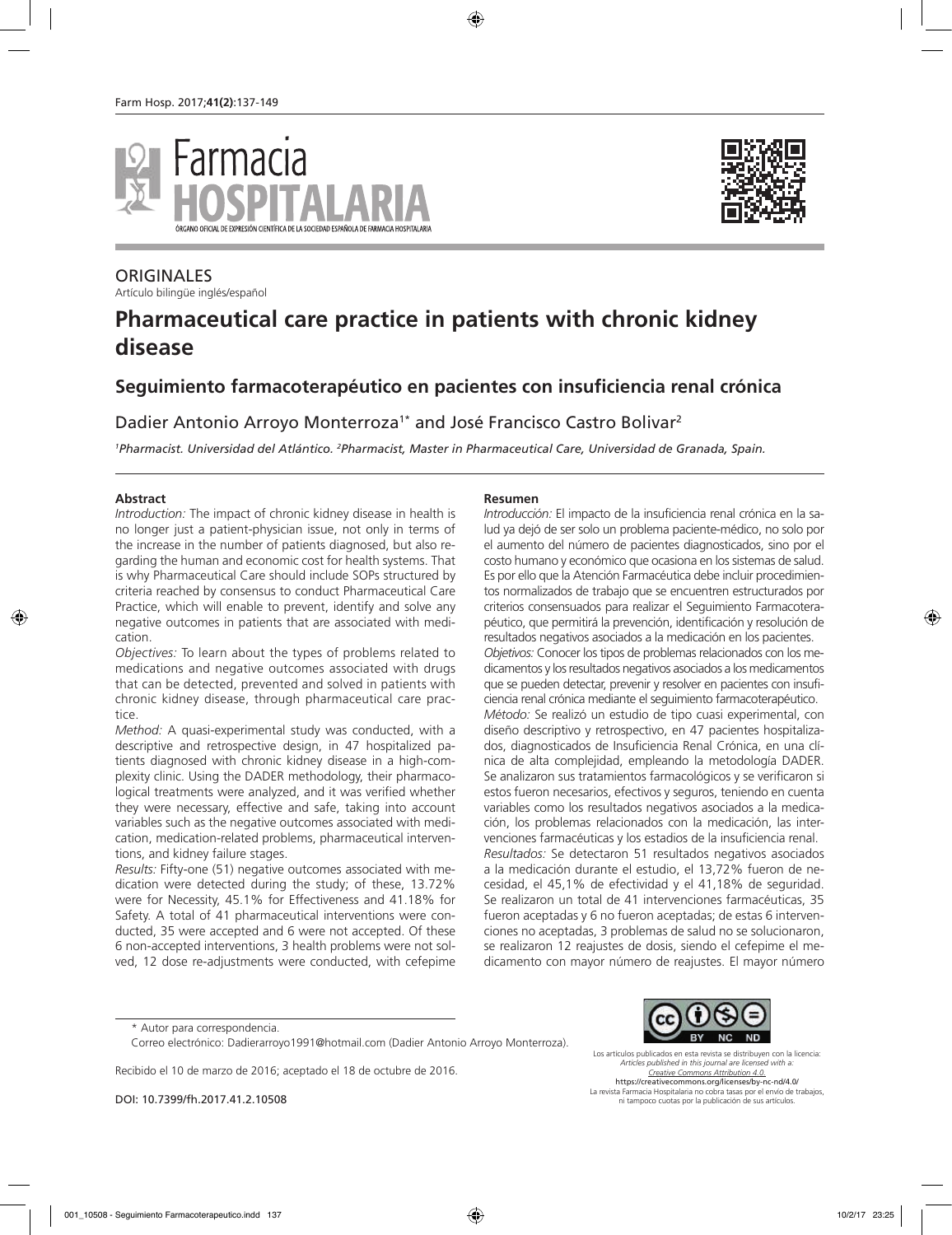as the drug with the highest number of dose adjustments; most patients were in Stage III and V of CKD, and its main cause was hypertension and Diabetes Mellitus II.

*Conclusion:* The most prevalent NOMs were those for Non-Quantitative Insecurity, therefore these are a highly prevalent problem. This highlights the importance of this public health problem and its major clinical, social and economic impact, associated with Chronic Kidney Disease; therefore, it is necessary to involve all health professionals and patients, to obtain as a result a better use of medications, the prevention of NOMs and a reduction in morbidity associated with pharmacotherapy.

#### **KEYWORDS**

Chronic kidney disease; Pharmaceutical care; Pharmaceutical intervention

Farm Hosp. 2017;**41(2)**:137-149

This article was developed with the objective of creating awareness in the hospital setting about the work of the Pharmacist, in order to contribute to an adequate use of medications and the subsequent improvement in patient health.

### **Introduction**

Chronic Kidney Disease (CKD) is a public health problem at global level<sup>1-3</sup>. It is estimated that around  $20\%$ of the >60-year-old population suffers advanced CKD, with a significant number of undiagnosed patients, either due to lack of renal function monitoring, or because they suffer a hidden CKD4 .

There will be an increasing number of persons with CKD who will need to undergo treatments with side effects at short, medium and long term<sup>5</sup>. The main reasons for this are:

- 1. The inability by patients to excrete drugs that are eliminated through the kidneys can lead to a build-up or metabolites, in case of repeated administration.
- 2. In nephropathy cases with hypoalbuminemia, drug effects of higher intensity can develop as a consequence of a reduced binding to plasma proteins and the subsequent increase in the free circulating fraction of the drug.
- 3. Reduction of the therapeutic effects of some drugs such as thiazide diuretics.

According to the reports by the Colombian Association of Nephrology, one of ten adults in the world suffers some renal damage condition, and the rate of patients under replacement therapy (dialysis and transplant) increased in 15% per year during the past decade<sup>6</sup>.

In order to ensure patient safety as a component of quality of care<sup>7</sup>, Pharmaceutical Care Practice (PCP) must be conducted as a clinical activity within Pharmaceutical Care (PC), with the objective of reducing the morbimorde pacientes se encontraban en el estadio III y V de la IRC y su causa principal era la HTA y la DM II.

*Conclusión:* Los RNM de mayor prevalencia fueron los de inseguridad no cuantitativa, por tanto son un problema de elevada prevalencia, lo que pone de manifiesto la trascendencia de este problema de salud pública y de sus importantes repercusiones clínicas, sociales y económicas. Estas están asociadas a la insuficiencia renal crónica, por lo que es necesario involucrar a todos los profesionales sanitarios y los pacientes, para obtener como resultado una mejor utilización de los medicamentos, una prevención de los RNM y una reducción de la morbilidad asociada a la farmacoterapia.

#### **PALABRAS CLAVE**

Insuficiencia renal crónica; Atención farmacéutica; Intervención farmacéutica

Farm Hosp. 2017;**41(2)**:137-149

tality associated with the use of medications, through activities performed by the Pharmacist, who will be responsible for identifying the needs of the patient regarding pharmacological treatment, with the aim to achieve results that will improve the quality of life of patients, working together with the healthcare team in order to make decisions about the treatment initiated, to ensure its safety and efficacy<sup>8</sup>.

Within PCP, we must highlight the identification, prevention and solution of Negative Outcomes associated with Medication (NOMs), which are considered events that can affect patient health due to the use of medications<sup>9-11</sup>; and all this is caused by the presence of one or more Drug-Related Problems (DRPs), which are circumstances or events that lead or can lead to the development of a NOM.12-14

The prevalence and incidence of CKD which requires renal replacement therapy has increased progressively in Colombia; currently there are approximately 20,000 persons under renal replacement therapy, which represents a prevalence of 450 patients per one million inhabitants. The incidence is approximately of 5%; and this population could be doubled during the next 10 years, and reach a prevalence superior to 800 patients per one million inhabitants.<sup>15, 16</sup>

In Barranquilla, the prevalence of CKD is of approximately 46 persons per 100,000 inhabitants<sup>1</sup>. During 2013, the year when the study was conducted, 5,904 patients were admitted in hospital departments other than the Intensive Care Unit (ICU); 295 (5%) of these patients were seen in a Renal Unit, with 91.53% hospitalized patients and 9.26% outpatients. Due to the reduction in the glomerular filtration rate, the excretory and waste depurative function is reduced; this situation can affect the drug kinetics and dynamics, and this can have an impact on pharmacological treatment, an increase in the intensity and therapeutic effect, such as adverse events<sup>17</sup>. Therefore, the Pharmacist, as a medication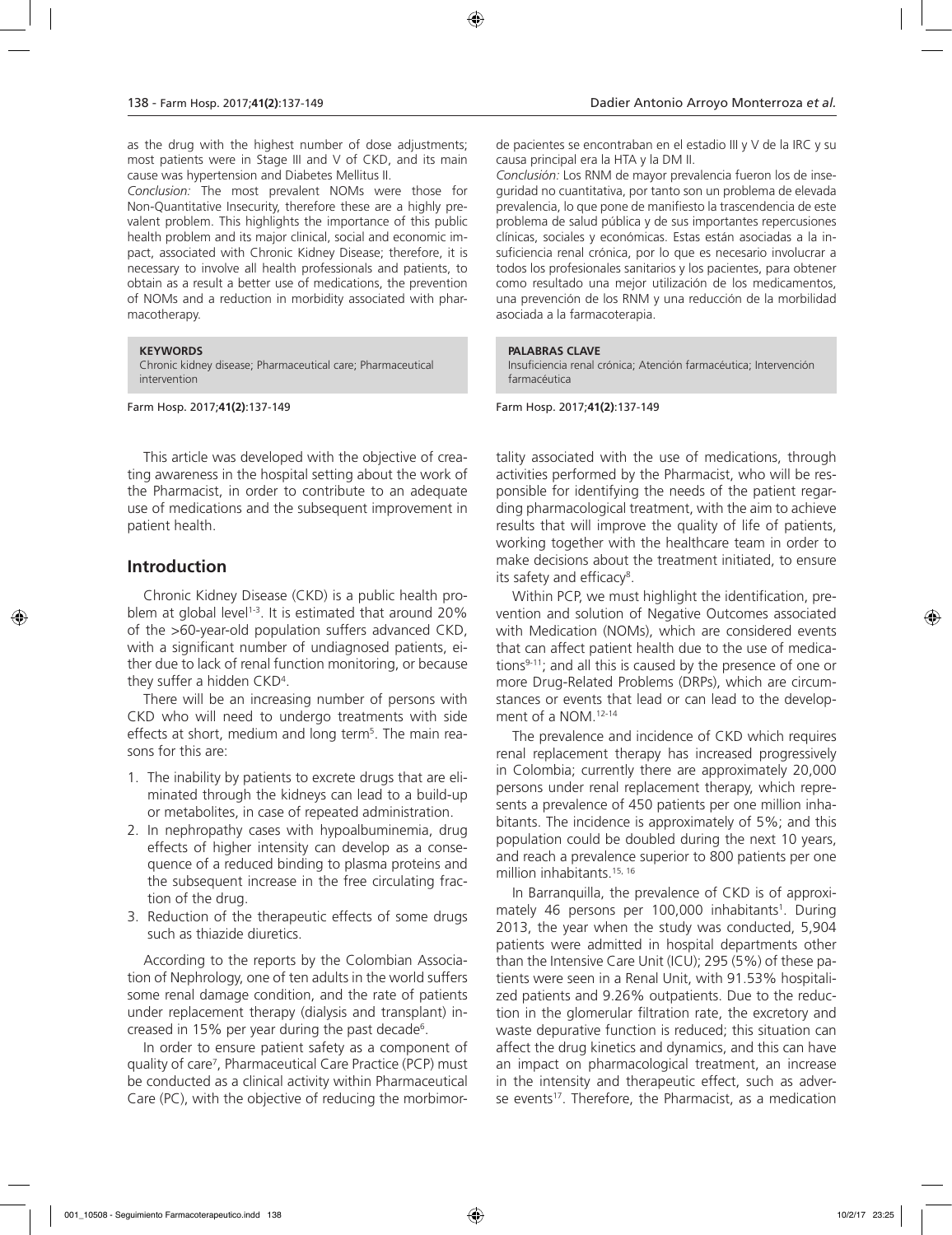professional, can offer interventions that will benefit the health and wellbeing of patients with CKD. According to studies, Clinical Pharmacy has ensured an increase in the knowledge of medications by patients, a reduction in hospitalization rate, and an improvement in their quality of life18, 19.

The present study was conducted in order to understand the types of drug-related problems, and the negative outcomes associated with medications, that can be detected, prevented and solved in patients with chronic kidney disease, through pharmaceutical care practice.

### **Materials and method**

The design was **Quasi-experimental**, so that variables would not be intentionally modified, but interventions could be conducted that modified the final outcome of pharmacological treatment in patients. It was **Descriptive,** because the characteristics of the variables associated with the PF process were determined in patients with CKD, through the detection, prevention and solution of DRPs and NOMs and pharmaceutical interventions; and regarding time, it was **Retrospective.**

NOMs can be classified into three types: **Necessity NOMs**, when patients are not receiving an adequate treatment for their condition, and the other cause is that the health problems of patients are not receiving treatment; **Effectiveness NOMs,** when the treatment does not meet the therapeutical objectives, based on the dose administered; and **Safety NOMs**, identified when health problems develop as a consequence of drug therapy, which can be dose-dependent or not.

The variables were classified as dependent: DRP, NOM, types of Pharmaceutical Interventions and their clinical outcomes; and independent: demographics (age, gender and cause of CKD); the clinical variable was CKD stage.

In order to detect DRPs, there was an assessment of the general data of the patient, the medications administered, adherence to prescribed treatments, altered lab test results, habits, allergies to certain drugs and/or foods, physical activity, condition such as renal impairment, and other factors that can modify the patient-medication relationship. The selection and justification for use of medications was assessed; this way, Necessity NOMs were determined. Effectiveness NOMs were reviewed on the basis of the doses used and patient evolution, and Safety NOMs were detected through a comprehensive search in the Clinical Record about the presence of any ADE (Adverse Drug Event) by analyzing the different treatments, identifying any potential drug interactions, a subsequent pharmaceutical interview, and the evolution of their health situation.

The variables for gender (male, female), mean age (years) and cause for CKD were obtained through the review of clinical records and interviews with patients and relatives.

#### **Statistical Analysis**

The outcomes of the pharmaceutical interventions in the study were statistically analyzed with the STATA program version 12.0. A descriptive analysis was conducted with central tendency and dispersion measures for quantitative variables, and relative frequencies for qualitative variables. Student's t-test and Square-chi test were applied to analyze NOMs and p<0.05 was determined for statistical significance

Patients were handed an Informed Consent for accepting or not. The sample was formed by 18 to 90 year old patients with CKD diagnosis, on polymedication, defined as patients under pharmacological treatment with over 5 medications<sup>20</sup>, hospitalized and also outpatients, managed during nine months. The Ethics Committee of the centre approved the study.

The study was conducted in a High-complexity Clinic with Renal Unit Departments, a high-complexity Pharmacy Service, Renal Transplant Unit, and Coronary and Neurological Intensive Care Units.

The study was based on the DADER Method for PF, which includes 9 stages: service offering, first interview, assessment form, study stage, assessment stage, intervention stage, results of the intervention, new assessment and subsequent interviews.

#### **Results**

In total, 47 patients accepted to enter the PCP program; 21 of them were men and 26 were women. Regarding age groups, 8 patients were in the 18-to-44-year-old range, 18 patients were in the 45-to-64 year-old range, and 21 patients were classified in the 65-to-88-year-old group. In terms of ethnicity, 13 patients were white, 5 patients were black, and 29 were of mixed race.

Based on their level of disease evolution, there was 1 patient with CKD Stage I; 4 patients with CKD Stage II; 17 patients with CKD Stage III; 5 patients with CKD Stage IV; and 20 patients with CKD Stage V in hemodialysis phase.

The primary etiology in all CKD patients appears in Figure 1.

All patients in CKD Stage III were >60-year-old and it should be expected that the main causes were chronic diseases such as hypertension, Diabetes Mellitus and chronic infections.

For patients with CKD Stage V, the main etiology was hypertension (45%), similarly to Stage III, followed by Diabetes Mellitus Type 2 (20%), chronic infection (15%), Systemic Lupus Erythematosus (10%), Nephrotic Syndrome and Diabetes Mellitus Type 1 (5 % each).

When comparing the causes for CKD in Stages III and V, it was observed that Diabetes Mellitus Type I (DMI) and chronic infections appeared in both.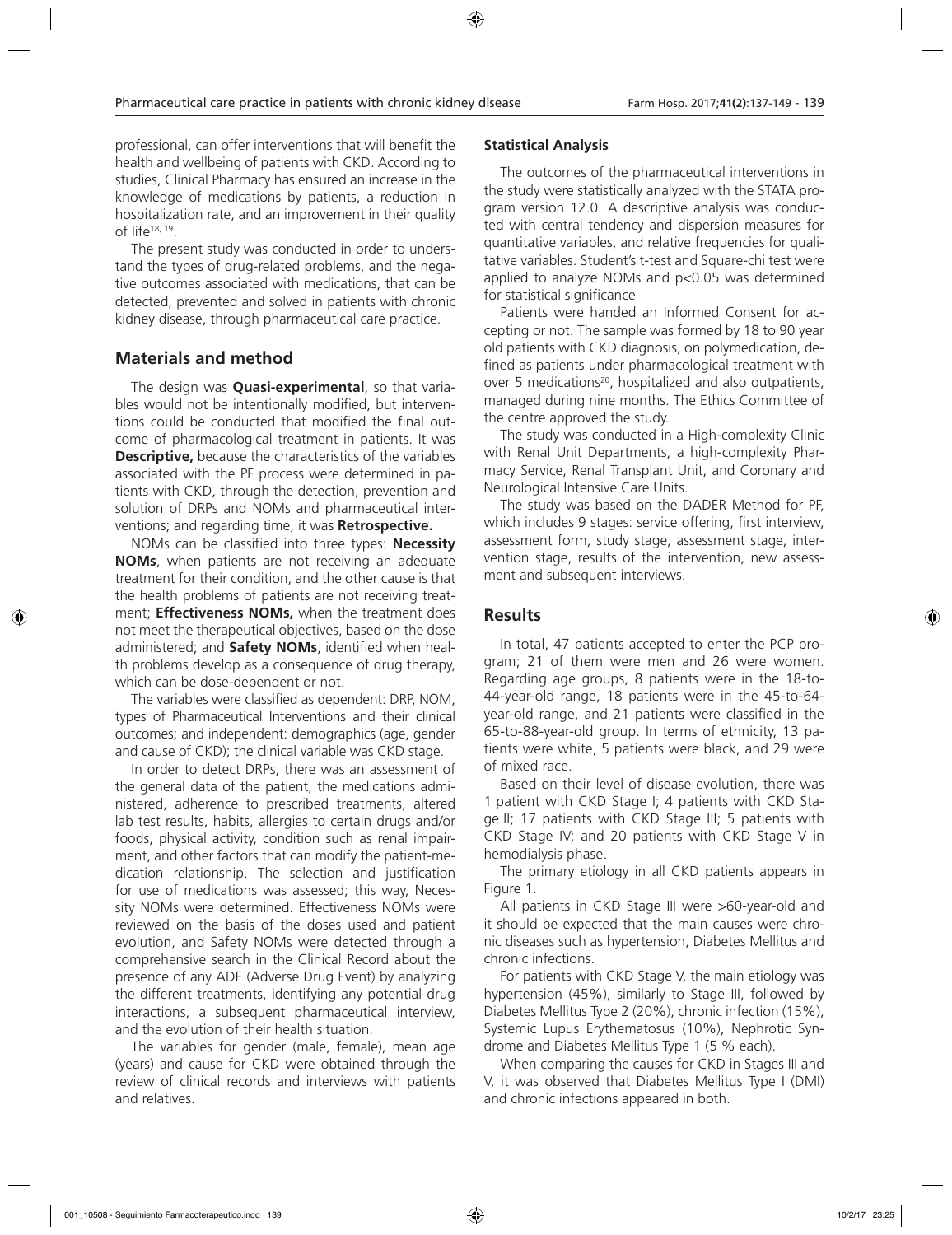

**Figure 1.** *Causes of Chronic Kidney Disease.*

An average  $7.32 \pm 3.74$  medications were prescribed to patients with CKD; these drugs were grouped according to their ATC codes.

The highest prescription was for Group C, Cardiovascular System, with 172 medications; this means that patients with CKD are administered a higher number of medications acting upon this physiological system. This was followed by Group A, Alimentary Tract, with 115 prescriptions, and Group B, Blood and blood forming organs, with 113 prescriptions; these two groups were the most widely used in all patients, due to their prophylactic nature.

In total, there were 7 Necessity NOMs, 23 Effectiveness NOMs and 21 Safety NOMs.

The analysis of NOMs showed that those patients with CKD included in the PF program were at risk of presenting  $1.09 \pm 1$  NOM, with a Mode of 1 case per the total number of patients. The patient with the highest number of NOMs presented 5, while the lowest number of NOMs was 0.

The NOM sub-type with the highest prevalence was Non-Quantitative Insecurity, with 21 cases, followed by Quantitative Ineffectiveness, with 14 NOMs. Those with a lower proportion were: Non-Quantitative Ineffectiveness, with 9 cases, Non-Treated Health Problem, with 5 cases, and Problem by Unnecessary Medication, with 2 cases. There were no cases of Quantitative Insecurity.

Similarly to NOMs, 51 DRPs presented in total; this indicated that for each DRP presented (cause) there appears a NOM (consequence). See Table 1.

Table 2 shows the types of PF conducted in patients with CKD.

Figures 2 and 3 show the analysis of the Pharmaceutical Interventions conducted and not accepted for each type of NOM, as well as the health problems solved.

In total, 12 dose re-adjustments were conducted, and 10 of these were accepted. The medication with the highest number of dose adjustments was cefepime, with

3 cases, followed by ampicillin + sulbactam, bisacodyl and metoclopramide with 2 cases each. The medications with one single case were clobazam, ceftriaxone and dexamethasone.

#### **Discussion**

There was no significant difference found in CKD patients regarding gender; that is to say, male patients are at the same risk of developing it as female patients. However, age is a factor that increases the risk of developing CKD, in agreement with the study by Salvador González B. *et al*21, which analyzed the prevalence of Chronic Renal Disease (CRD) in 40 Primary Care Centres in the urban area of Barcelona, where CRD prevalence is higher when age increases.

On the other hand, hypertension and DM are the most important risk factors that lead to deterioration in renal function, because the kidney is one of the target organs in these conditions; at the same time, together they will increase the cardiovascular risk $22, 23$ .

The highest number of prescriptions presented in Group C, Cardiovascular System; and therefore, closer monitoring must be conducted for CKD. Treatment is conservative, controlling risk factors as well as treating and preventing their reversible causes. This was followed by Group A, Alimentary Tract, and B, Blood and blood forming organs, because there must be prevention and treatment for metabolic alterations such as malnutrition and anaemia, among others<sup>24-26</sup>.

Necessity NOMs showed that not all the health problems are being treated in these patients; that is to say, only their basal disease was controlled, while the problems caused by it were being overlooked.

Effectiveness NOMS were those with the highest proportion. Though patients were being treated with the medication for their basal disease, this was not yet controlled, and this triggered a higher likelihood of presenting other NOMs, and a higher risk to their health. Besides, in our study, there were more reports for Quantitative Ineffectiveness; the reason for this was the lack of modification in treatment dosing, even when this was allowed by the therapeutic window of drugs.

Patients with CKD present a higher risk of developing undesirable events such as ADRs (Adverse Drug Reactions), because this condition can alter drug kinetics<sup>27</sup>. Safety was the NOM with the highest number of reports in terms of Non-Quantitative Insecurity, which means that in this case, dosing was not a factor triggering this NOM.

DRPs showed the reason for all this NOMs presented: the likelihood of adverse effects and dosing were the main axle, because these led to a higher increase in NOMs, increasing the risk of mortality in these patients. Therefore, these points must be emphasized at the time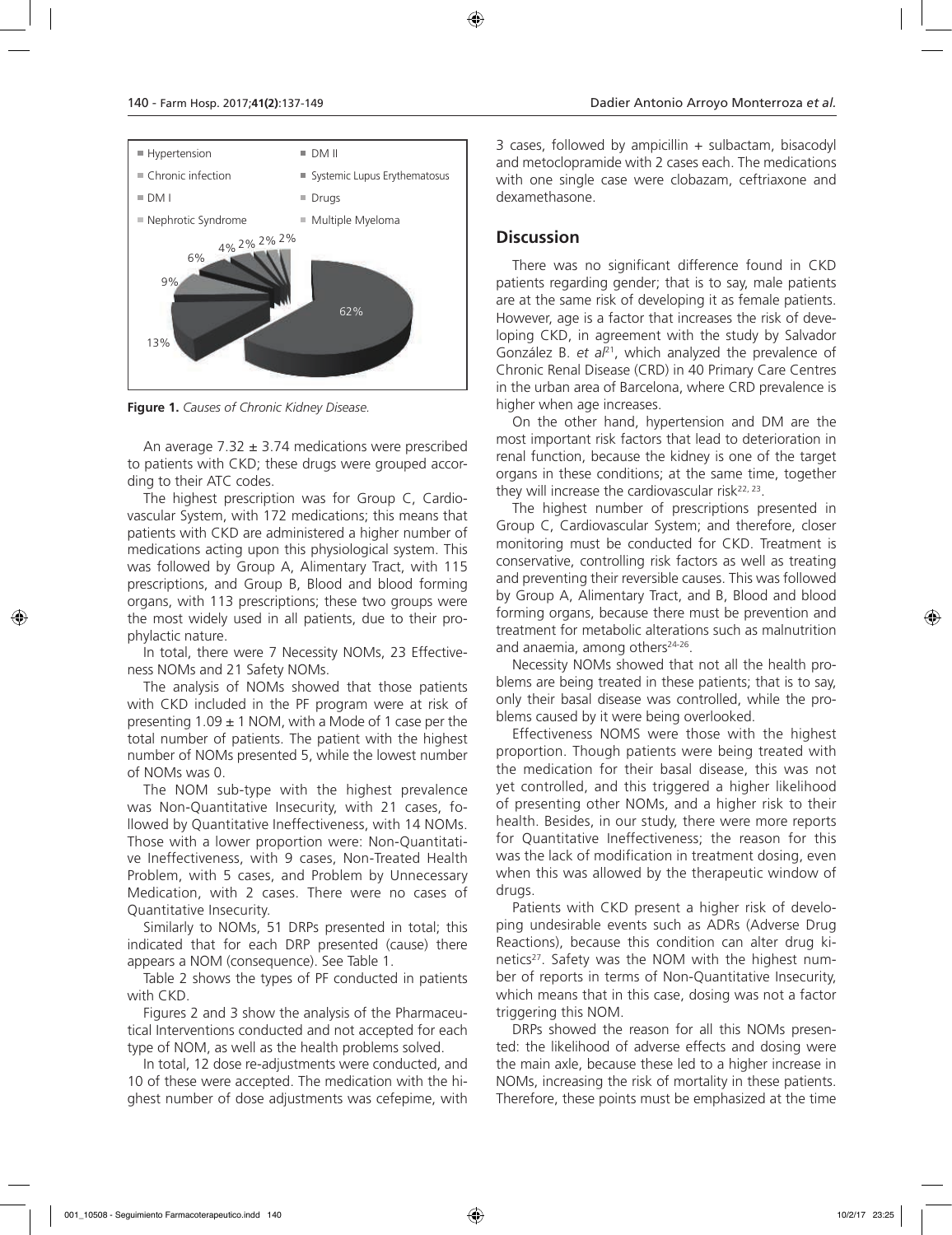| <b>Table 1.</b> Distribution of cases per type of DRP |                                |                               |                                           |                                            |  |
|-------------------------------------------------------|--------------------------------|-------------------------------|-------------------------------------------|--------------------------------------------|--|
| DRUG-RELATED PROBLEM (DRP)                            | Frequency (fi)<br>No. of DRPs. | Cumulative<br>frequency (fai) | Relative<br>frequency<br>percentage (fri) | Cumulative<br>relative<br>frequency (frai) |  |
| Inadequate administration of medication               | 3                              | 3                             | 5.9%                                      | 5.9%                                       |  |
| Personal characteristics                              | $\overline{4}$                 |                               | 7.8%                                      | $13.7\%$                                   |  |
| Inadequate dose, regimen and/or duration              | 10                             | 17                            | 19.6%                                     | 33.3%                                      |  |
| Duplication                                           |                                | 18                            | 2%                                        | 35.3%                                      |  |
| Prescription errors                                   | $\overline{2}$                 | 20                            | $3.9\%$                                   | 39.2%                                      |  |
| Lack of compliance Interactions                       | 3                              | 23                            | 5.9%                                      | 45.1%                                      |  |
| Likelihood of adverse effects                         | 21                             | 44                            | 41.2%                                     | 86.3%                                      |  |
| Health problems insufficiently treated                | 5                              | 49                            | 9.8%                                      | 96.1%                                      |  |
| Other                                                 | $\overline{2}$                 | 51                            | $3.9\%$                                   | $100\%$                                    |  |
| Σ                                                     | 51                             |                               | 100%                                      |                                            |  |

**Table 2.** *Types of Pharmaceutical Interventions conducted in patients with CKD*

| TYPE OF PHARMACEUTICAL INTERVENTION (PI)        | Frequency (fi)<br>No. of DRPs. | Cumulative<br>frequency<br>(fai) | Relative<br>frequency<br>percentage<br>(fri) | Cumulative<br>relative<br>frequency<br>(frai) |
|-------------------------------------------------|--------------------------------|----------------------------------|----------------------------------------------|-----------------------------------------------|
| Modifying the dose                              | 12                             | 12                               | 29.3%                                        | 29.3%                                         |
| Modifying the dosing                            |                                | 13                               | $2.4\%$                                      | 31.7%                                         |
| Modifying the regimen                           |                                | 14                               | $2.4\%$                                      | 34.1%                                         |
| Adding a medication                             | 6                              | 20                               | 14.6%                                        | 48.8%                                         |
| Withdrawing a medication                        | 4                              | 24                               | $9.7\%$                                      | 58.5%                                         |
| Replacing a medication                          | 6                              | 30                               | 14.6%                                        | 73.2%                                         |
| Way of administration and use of the medication | $\overline{4}$                 | 34                               | 9.8%                                         | 82.9%                                         |
| Education on non-pharmacological measures       | 6                              | 40                               | 14.6%                                        | 97.6%                                         |
| Not clear                                       |                                | 41                               | $2.4\%$                                      | $100\%$                                       |
| Σ                                               | 41                             |                                  | 100%                                         |                                               |

of treating their basal conditions. Pharmacovigilance could help to prevent these two types of DRPs, not only through identification but also by helping in their solution; on the other hand, interactions and the wrong administration of the medication were problems that presented but that can be prevented with continuous education, unlike those personal characteristics that are individual factors, but can be mentioned to patients so that they will take them into account in the future, in order to prevent new NOMS.

The likelihood of adverse effects was the main reason for NOM presentation. This differs from the study by Alviz et al., where Pharmacotherapy Follow-up was conducted during hospitalization to 49 patients who had undergone transplantation at the *Fundación Clínica Valle del Lili* (Cali, Colombia); 14 DRPs were detected, and 77.8% of these were for Ineffectiveness of Pharmacological Treatment<sup>28</sup>.

All these problems were detected and solved, pharmaceutical interventions were conducted verbally and in writing, with the aim of helping to improve the quality of life of patients, and therefore prevent their development.

Chemello C. conducted a study about pharmaceutical care practice in patients with Chronic Kidney Disease, where 29 DRPs were detected before the intervention by the Pharmacist in 21 patients; from these, 18 patients presented one DRP, while 3 patients presented two or more DRPs. After the intervention, the number of DRPs was reduced to 9 in 8 patients in total, which means that 22 patients did not present DRPs again, and 68.9% of the initial DRPs were solved<sup>29</sup>.

This shows that the work by the Pharmacist is as important as that of any other health professional; they will not only be in charge of the adequate storage and preparation of medications, but will also contribute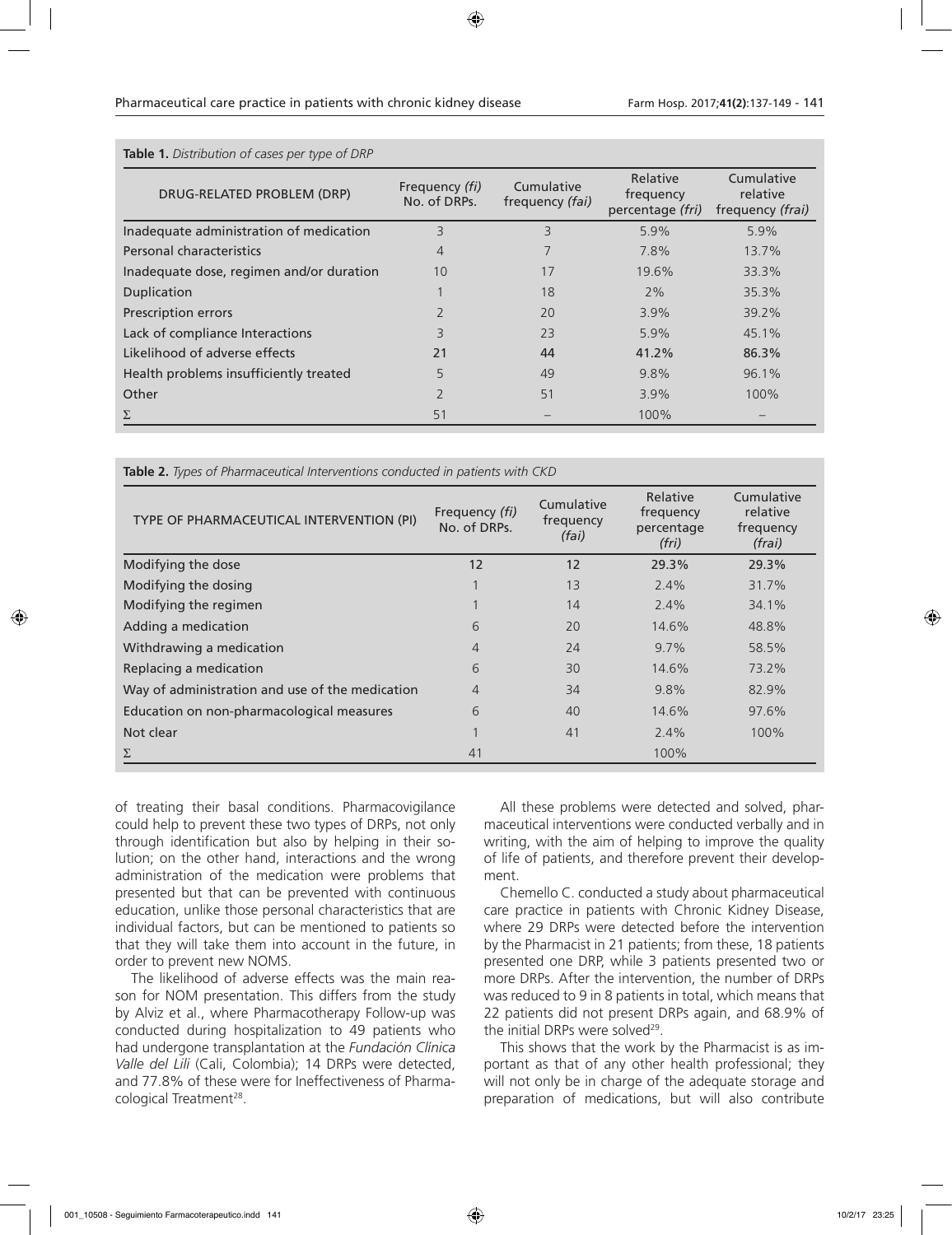

**Figure 2.** *Analysis of the Pharmaceutical Interventions conducted in each type of Negative Outcomes Associated with Medication and Health Problems solved.*

to meeting their target objectives with the lowest risk possible, as described by Ohnishi *et al*. in their "Study about the Importance of the Pharmacist regarding the Haemoglobin Levels in Patients with Renal Anaemia". Pharmacists offered recommendations to physicians, particularly regarding changes in erythropoietin doses and the administration of iron preparations. This advice by pharmacists led to a significant reduction in the haemoglobin levels of the higher group (12 g/dL), and significantly higher in the lower group (10 g/dL). On the other hand, there was an increase in the haemoglobin levels in the optimal group. These findings suggest that the active involvement of Pharmacists in the treatment of renal anaemia for patients under hemodialysis had a great therapeutic impact.30

Dose re-adjustments were conducted because treatments were not effective and safe, through pharmaceutical intervention.

One of the options to prevent NOMs is through education, which was a key factor for developing this study, because it generated higher trust among health professionals, patients, and the Pharmacist.

### **Conclusion**

The NOMs with the highest prevalence were those for Non-Quantitative Insecurity; therefore, these represent a highly prevalent problem. This shows the importance of this public health problem, and its major clinical, social and economic consequences, which are associated

with Chronic Kidney Disease. Therefore, it is necessary to involve all healthcare professionals and patients, in order to obtain as a result a better use of medications, to prevent NOMs, and to reduce the morbidity associated with drug therapy.

### **Conflict of interests**

We hereby declare that we don't have any conflict of interests whatsoever, and we would like to make clear that we don't have any social or commercial relationship with the pharmaceutical products used in patient treatments, or the place where the research was conducted.

### **References**

- 1. Acuña Merchán L. Enfermedad Renal Crónica. Bogotá: Fondo Colombiano de Enfermedades de Alto Costo [Página Web]. Bogotá: fondo colombiano de enfermedades de alto costo; 2010 [11/2011: 06/2016]. Disponible en: https://www.minsalud.gov. co/sites/rid/Lists/BibliotecaDigital/RIDE/INEC/CAC/Situacion%20 de%20la%20Enfermedad%20Renal%20Cronica%20en%20 Colombia%202010.pdf.
- 2. Medeiros Domingo M, Muñoz Arizpe R. Enfermedad renal en niños. Un problema de salud pública. Bol. Med. Hosp. Infant. Mex. 2011; 68(4): 259-261.
- 3. Vanguardia.com [Página Web]. Colombia: Galvis Ramirez & Cia S.A.; 2016[05/2016; 06/2016]. Disponible en: http://www. vanguardia.com/vida-y-estilo/salud/291887-enfermedad-renalcronica-un-problema-de-salud-publica-sin-solucion.
- 4. Bennett WM. Guide to drug dosage in renal failure. A: Speight TM, Holford NHG, eds. Avery´s drug treatment, 4° ed. Auckland: Adis Internacional Limited, 1996: 1724-1756.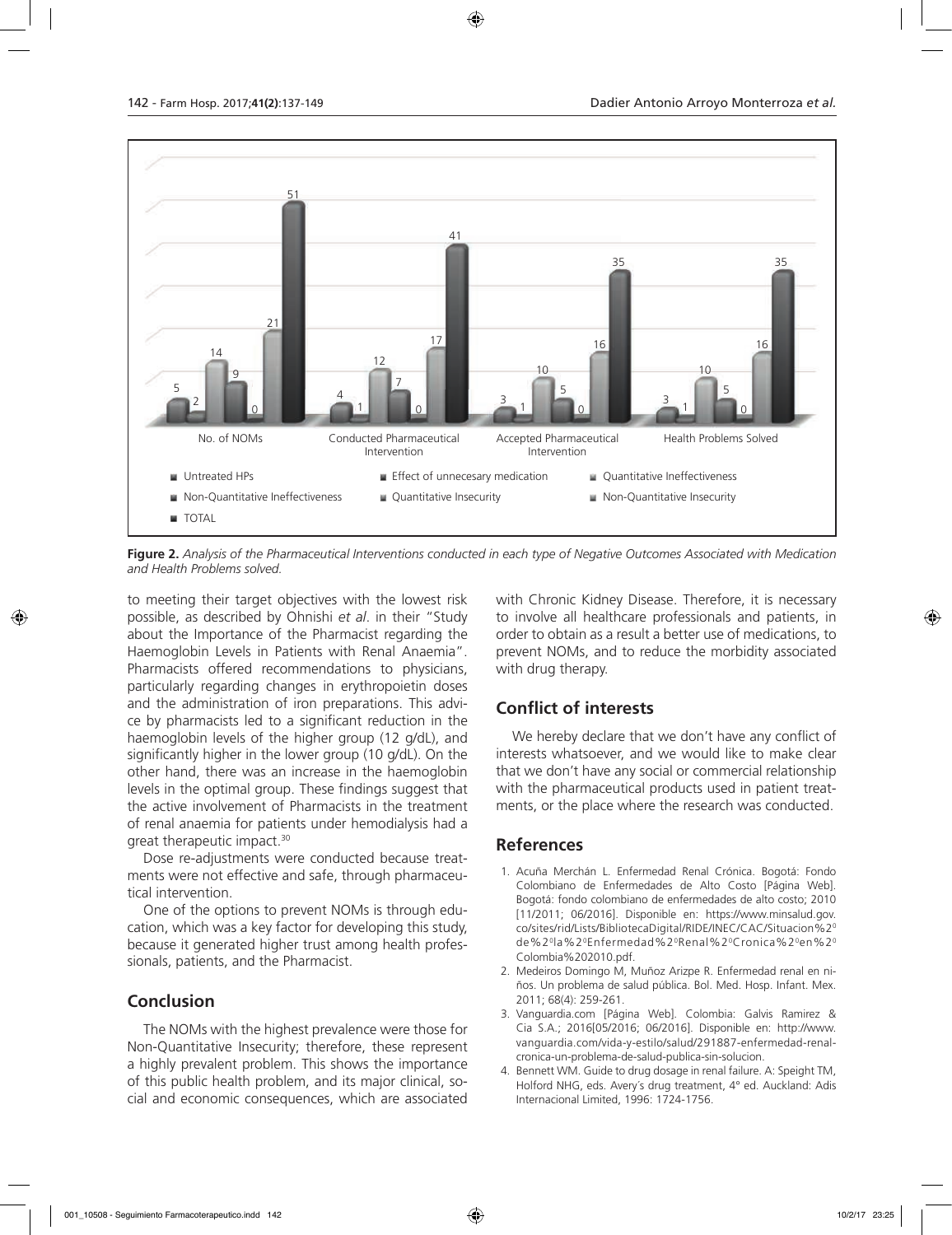

**Figure 3.** *Analysis of Non-accepted Pharmaceutical Interventions in each type of Negative Outcomes associated with Medication and Health Problems solved.*

- 5. Magaz Lago A. Efectos psicológicos de la insuficiencia renal crónica: diferencias en función de los tratamientos médicos. Bilbao: Universidad de Deusto; 2003.
- 6. Asociación Colombiana de Nefrología. Guías de práctica clínica y los modelos de gestión de VIH/sida y ERC. Bogotá: Ministerio de Salud y Protección social; 2005. Disponible en: https:// www.minsalud.gov.co/Documentos%20y%20Publicaciones/ Bolet%C3%ADn%20 de%20 prensa%20-%20 GU%C3%8 DAS%20 DE%2ºPR%C3%8'CTICA%2ºCL%C3%®DNICA.pdf.
- 7. Tomas S, Chanovas M, Roqueta M, Alcaraz J, Toranzo T. EVADUR: eventos adversos ligados a la asistencia en los servicios de urgencias de hospitales españoles. Emergencias. 2010; 22: 415-428.
- 8. Mora Villagran MA. Implementación y evaluación del seguimiento Farmacoterapéutico a pacientes cardiópatas ambulatorios del hospital niño DIF. Pachuca de Soto: Universidad Autónoma del estado de Hidalgo; 2006.
- 9. Menéndez C, Bermejo T, Delgado E, Carretero E. Resultados negativos asociados al uso de medicamentos que motivan ingreso hospitalario. Farm Hosp. 2011; 35(5):236-243.
- 10. Ruiz R. Resultados negativos asociados a la medicación. Atención primaria 2012; 44(3):135-137.
- 11. Callejón G. Resultados negativos asociados a la medicación (RNM) que causan consultas en el servicio de urgencias de un hospital de tercer nivel. Universidad de la Laguna, 2010-11
- 12. Grupo de Investigación en Atención Farmacéutica (CTS-131). Tercer Consenso de Granada sobre Problemas Relacionados con Medicamentos (PRM) y Resultados Negativos asociados a la Medicación (RNM). ArsPharm 2007; 48 (1): 5-17.
- 13. Ospina Andrea S, Benjumea G Dora M, Amariles M Pedro. Problemas de proceso y resultado relacionados con los medicamentos: evolución histórica de sus definiciones. Rev. Fac. Nac. Salud Pública. 2011; 29(3): 329-340.
- 14. Campos A. Problemas relacionados con los medicamentos como causa de consulta en el servicio de urgencias de hospital universitario reina Sofía de córdoba. Universidad de Granada. 2007.
- 15. Gamarra, G. Epidemiología de la insuficiencia renal crónica. *Acta Med Colomb*. 2013; 38(3):116-117.
- 16. Barros L, Herazo Y, Aroca G. Calidad de vida relacionada con la salud de los pacientes con enfermedad renal crónica. Rev. Fac. Med. 2015; 63(4):641-647.
- 17. Devesa Garcia C, Matoses Chirivella C, Peral Ballester L, Sanz Tamargo G, Murcia Lopez A.C, Navarro Ruiz A. Atención Farmacéutica en pacientes ingresados con insuficiencia renal. FarmHosp. 2012; 36(6):483-491.
- 18. Stemer G, Lemmens G. Clinical pharmacy activities in chronic kidney disease and end-stage renal disease patients: a systematic literature review. Stemer and Lemmens-Gruber BMC Nephrology. 2011; 12:35.
- 19. Bonal J. Farmacia clínica y Atención Farmacéutica. España. SEFH; 2002. Disponible en: http://www.sefh.es/bibliotecavirtual/fhtomo1/ cap21.pdf
- 20. Barroso A, Moral G. Pacientes polimedicados frágiles, un reto para el sistema sanitario. Inf Ter Nac Salud. 2011; 35(4):114-123.
- 21. Salvador González B, Rodríguez M, Ruipérez L, Ferré A, Cunillera O, Rodríguez. Enfermedad renal crónica en Atención primaria: prevalencia y factores de riesgo asociados. Aten Primaria. 2015; 47(4):236-245.
- 22. Mezzano S, Aros C. Enfermedad renal crónica: clasificación, mecanismos de progresión y estrategias de renoprotección. Rev Méd Chile. 2005; 133:338-348.
- 23. Cordero A, Lekuona I, Galve E, Mazon P. Novedades en hipertensión arterial y diabetes mellitus. Rev Esp Cardiol. 2012; 65:12-23.
- 24. Campo C, Segura de la Morena J, Ruilope M. Riesgo cardiovascular asociado a la insuficiencia renal. Hipertensión 2001; 18(6):285- 290.
- 25. Pérez J, Llamas F, Legido A. Insuficiencia renal crónica: revisión y tratamiento conservador. Archivos de medicina. 2005; 1(3):1-10.
- 26. Fernández C, Navarro M. Tratamiento de la insuficiencia renal crónica. AEP. 2008:240-251.
- 27. Ortiz Y, García M. Rosales K, Figueredo L. Utilización de fármacos en la insuficiencia renal. Rev Cubana Farm 2007; 41(2)1-16.
- 28. Alviz A, Lopez S, Cuello C, Ajuste de dosificación de medicamentos en pacientes adultos hospitalizados con Insuficiencia Renal Crónica. Vitae. 2011; 18(1): 55-56.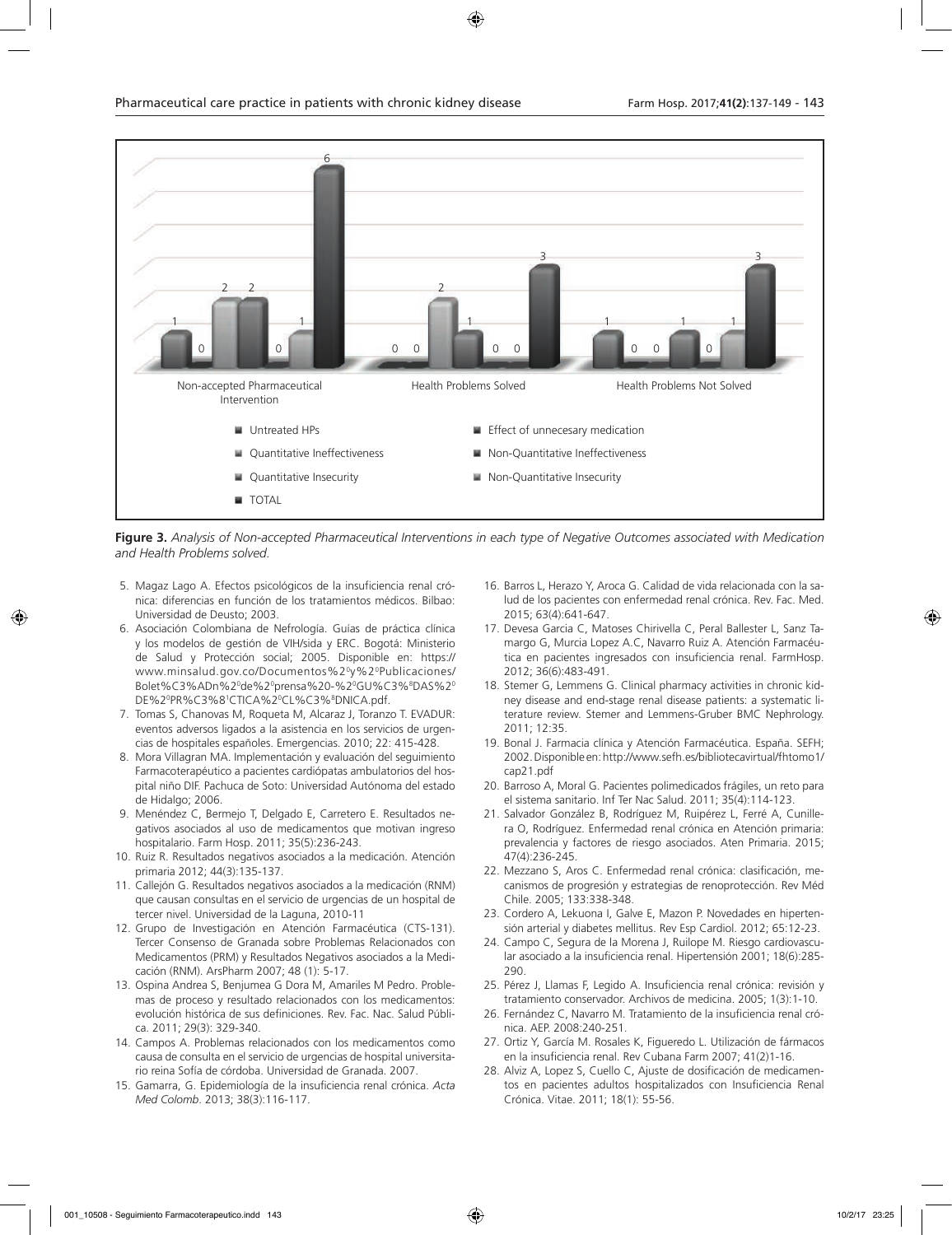29. Chemello C. Atención Farmacéutica al paciente con insuficiencia renal crónica: seguimiento Farmacoterapéutico y farmacogenética. Tesis doctoral. Granada: Universidad de Granada; 2011.

#### **VERSIÓN ESPAÑOLA**

Este trabajo fue desarrollado con el fin de generar cultura en el ámbito hospitalario acerca de la labor del Químico Farmacéutico de tal manera que se contribuya al uso adecuado de los medicamentos y la posterior mejoría en el estado de salud de los pacientes.

#### **Introducción**

La Insuficiencia Renal Crónica (IRC) es un problema de salud pública en el ámbito mundial<sup>1-3</sup>, se estima que alrededor del 20% de la población con más de 60 años padece IRC avanzada, con un número significativo de pacientes sin diagnósticos, porque no se efectúan los controles de la función renal o porque tienen una IRC oculta4 .

Cada vez serán más las personas afectadas por la IRC que tendrán que someterse a los tratamientos con efectos secundarios a corto, medio y largo plazo<sup>5</sup>. Esto se debe principalmente a:

- 1. La incapacidad de los pacientes para excretar fármacos que se eliminan por los riñones, puede dar lugar a su acumulación o metabolitos en caso de administración repetida.
- 2. En las nefropatías acompañadas de hipoalbuminemia se pueden registrar efectos farmacológicos más intensos como consecuencia de una disminución de la fijación a las proteínas plasmáticas y del incremento consiguiente de la fracción libre circulante del fármaco.
- 3. Disminución de los efectos terapéuticos de algunos fármacos como los diuréticos tiazídicos.

Según los reportes de la Asociación Colombiana de Nefrología, uno de cada diez adultos en el mundo, tiene alguna enfermedad de daño renal y la tasa de crecimiento de los pacientes en terapia de sustitución (diálisis y trasplante) es del 15% anual en la última década<sup>6</sup>.

Para garantizar la seguridad del paciente, como componente de la calidad asistencial<sup>7</sup>, se debe realizar el Seguimiento Farmacoterapéutico (SFT) como actividad clínica que pertenece a la Atención Farmacéutica (AF) que tiene como objetivo reducir la morbi/mortalidad asociada al uso de los medicamentos, a través de actividades realizadas por el farmacéutico, el cual se responsabiliza de identificar las necesidades del paciente en relación con el tratamiento farmacológico, con el propósito de alcanzar resultados que mejoren la calidad de vida de estos, colaborando con el equipo de salud con respecto a la toma de decisiones del tratamiento instaurado, para garantizar su seguridad y efectividad<sup>8</sup>.

Del SFT hay que destacar la identificación, prevención y resolución de Resultados Negativos asociados a la Medicación (RNM), los cuales son considerados como even30. Ohnishi J1, Miyake A, Kuwatsuka K, Onoue Y, Lee M, Koyama T, Sendo T, Kawasaki H, Kitamura Y. Effect of Pharmacist Management on Serum Hemoglobin Levels with Renal Anemia in Hemodialysis Outpatients. Biol. Pharm. Bull. 2011; 34(10): 1609-1612.

tos que pueden afectar a la salud de la persona, debido al uso de medicamentos, 9-11 todo esto por la existencia de uno o más Problemas Relacionados con los medicamentos (PRM) que son circunstancias o hechos que causan o pueden causar la aparición de un RNM.<sup>12-14</sup>

La prevalencia e incidencia de la IRC, que requiere terapia de remplazo renal, ha crecido de manera progresiva en Colombia; en la actualidad hay aproximadamente 20000 personas en terapia de remplazo renal que equivale a una prevalencia de 450 pacientes por millón de habitantes. Con una incidencia alrededor del 5%, población que podría duplicarse durante los próximos 10 años y alcanzar una prevalencia superior a 800 pacientes por millón de habitantes<sup>15, 16</sup>.

En Barranquilla la prevalencia de la IRC es de aproximadamente 46 personas por cada 100000 habitantes1 . Durante el año 2013, donde se realizó el estudio ingresaron 5904 pacientes en servicios diferentes a la Unidad de Cuidados Intensivos (UCI), de los cuales 295 (5%) fueron atendidos en unidad renal con el 91,53% hospitalizados y el 9,26% ambulatorios. Debido a la reducción en la tasa de filtración glomerular, es reducida la función excretora y depurativa de residuos, esta condición puede afectar la cinética y dinamia de los fármacos, lo cual puede traer repercusiones sobre el tratamiento farmacológico, la intensidad y el efecto terapéutico aumentados, como los eventos adversos<sup>17</sup>. Por ende el Químico Farmacéutico como profesional de los medicamentos, aporta sus intervenciones en beneficio de la salud y el bienestar de los pacientes con IRC. La Farmacia Clínica según los estudios, han garantizado un aumento en el conocimiento de los medicamento por parte de los pacientes, disminución en la tasa de hospitalización y una mejora en su calidad de vida<sup>18, 19</sup>.

El presente estudio buscó conocer los tipos de problemas relacionados con los medicamentos y resultados negativos asociados a los medicamentos que se pueden detectar, prevenir y resolver en pacientes con insuficiencia renal crónica mediante el seguimiento farmacoterapéutico.

#### **Materiales y Método**

El diseño fue **Cuasi experimental:** por no modificar las variables intencionalmente, pero si realizar intervenciones que modificaron el resultado final del tratamiento farmacológico en los pacientes. **Descriptivo,** porque se determinaron las características de las variables asociadas al proceso de SFT en pacientes con IRC, mediante la detección, prevención y resolución de PRM y RNM y las intervenciones farmacéuticas, y con relación al tiempo fue **Retrospectivo.**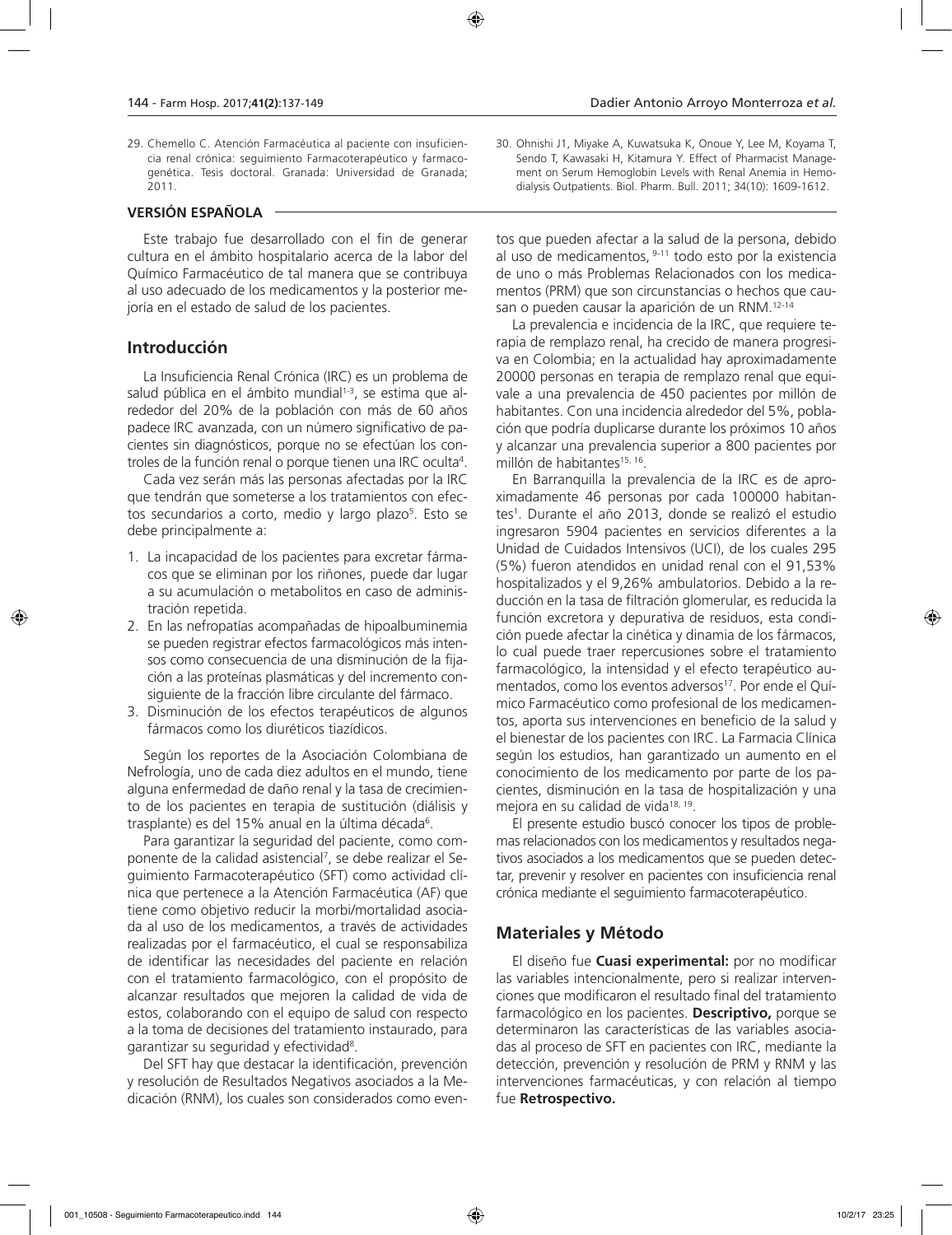Los RNM pueden clasificarse en tres tipos: de **Necesidad**, los cuales corresponden a que los pacientes no están recibiendo el tratamiento adecuado de acuerdo a su patología y la otra causa es que los problemas de salud de los pacientes no están recibiendo los tratamientos, de **Efectividad,** que acontece cuando el tratamiento no cumple con los objetivos terapéuticos, fundamentado en la dosis administrada, y de **Seguridad** los cuales se identifican cuando aparecen problemas de salud como consecuencia de su farmacoterapia que pueden depender de la dosis o no.

Las variables fueron clasificadas como dependientes: PRM, RNM, tipos de Intervenciones farmacéuticas y sus resultados clínicos, y las variables independientes: demográficas (edad, género y la causa de la IRC) y la variable clínica: Estadio de la IRC.

Para detectar los PRM se valoraron los datos generales del paciente, los medicamentos administrados, adherencia a los tratamientos prescritos, resultados de laboratorio alterados, hábitos, alergias a ciertos fármacos y/o alimentos, actividad física, patología como la insuficiencia renal y otros factores que modifiquen la relación paciente/medicamento. Se evaluó la elección y justificación del uso de los medicamentos, de esta manera se determinaron los RNM de necesidad. Los RNM de efectividad se revisaron a partir de las dosis empleadas y la evolución de los pacientes y los de seguridad se detectaron a través de la búsqueda exhaustiva en la Historia clínica sobre la ocurrencia de algún EAM analizando los diferentes tratamientos, identificando las interacciones medicamentosas potenciales presentes, su posterior entrevista farmacéutica y evaluación del estado de situación.

Las variables de género (masculino, femenino), Edad media (años) y la causa de la IRC fueron obtenidas de la revisión de las historias clínicas y entrevistas con los pacientes y familiares.

### **Análisis estadístico**

Los resultados de las intervenciones farmacéuticas del estudio fueron analizados estadísticamente con el programa STATA versión 12.0. Se llevó a cabo un análisis descriptivo con medidas de tendencia central y de dispersión para variables cuantitativas y frecuencias relativas para las variables cualitativas. Se aplicaron las pruebas de t-Student y chi cuadrado para analizar los RNM, se estableció una significancia estadística de p < 0,05.

A los pacientes se le hizo entrega del consentimiento informado para su aceptación o no; además estuvo constituida por pacientes diagnosticados con IRC con edades comprendida entre 18 y 90 años, polimedicados (se consideraron pacientes polimedicados, aquellos con tratamiento farmacológico, tratados con más de 5 medicamentos)20, hospitalizados y además pacientes ambulatorios, atendidos durante nueve meses. El comité de ética de la institución aprobó el estudio.

El estudio se llevó a cabo en una Clínica de alta complejidad, la cual cuenta con servicios de unidad renal, servicio farmacéutico de alta complejidad, servicio de trasplante renal, unidades de cuidados intensivos coronarias y neurológicas.

El estudio se fundamentó en el Método DÁDER de SFT que consta de 9 fases: Oferta del servicio, Primera entrevista, estado de situación, fase de estudio, fase de evaluación, fase de intervención, resultado de las intervenciones, nuevo estado de situación y entrevistas sucesivas.

#### **Resultados**

Un total de 47 pacientes aceptaron ingresar al programa de SFT, de los cuales 21 fueron de género masculino y 26 femeninos. Según los grupos etarios, 8 pacientes en el rango de 18 a 44 años de edad; 18 pacientes en el rango de 45 a 64 años de edad; y 21 pacientes fueron categorizados en el rango de 65 a 88 años de edad. Según la etnia, 13 pacientes fueron blancos, 5 pacientes negros y 29 mestizos.

Con base en el grado de evolución de la enfermedad, 1 paciente con IRC estadio I; 4 pacientes con IRC estadio II; 17 pacientes con IRC estadio III; 5 pacientes con IRC estadio IV; y 20 pacientes con IRC estadio V fase hemodialítica.

La principal etiología en todos los pacientes con IRC se muestran en la Figura 1.

Todos los pacientes en el estadio III de la IRC fueron pacientes mayores de 60 años, por lo cual es de esperarse que las causas principales fueran las enfermedades crónicas como la HTA, la DM y las Infecciones crónicas.

Los pacientes que padecían de IRC en estadio V, la principal etiología al igual que en el estadio III fue la HTA (45%), seguido de la DM tipo II (20%), la infección crónica (15%), el Lupus eritematoso sistémico (10%), síndrome nefrótico y DM tipo I (5 % cada una).

Al comparar las causas de la IRC en el estadio III y V, se observó que la Diabetes Mellitus Tipo I (DMI) y las infecciones crónicas se encuentran en ambas etapas.



**Figura 1.** *Causas de la insuficiencia renal crónica.*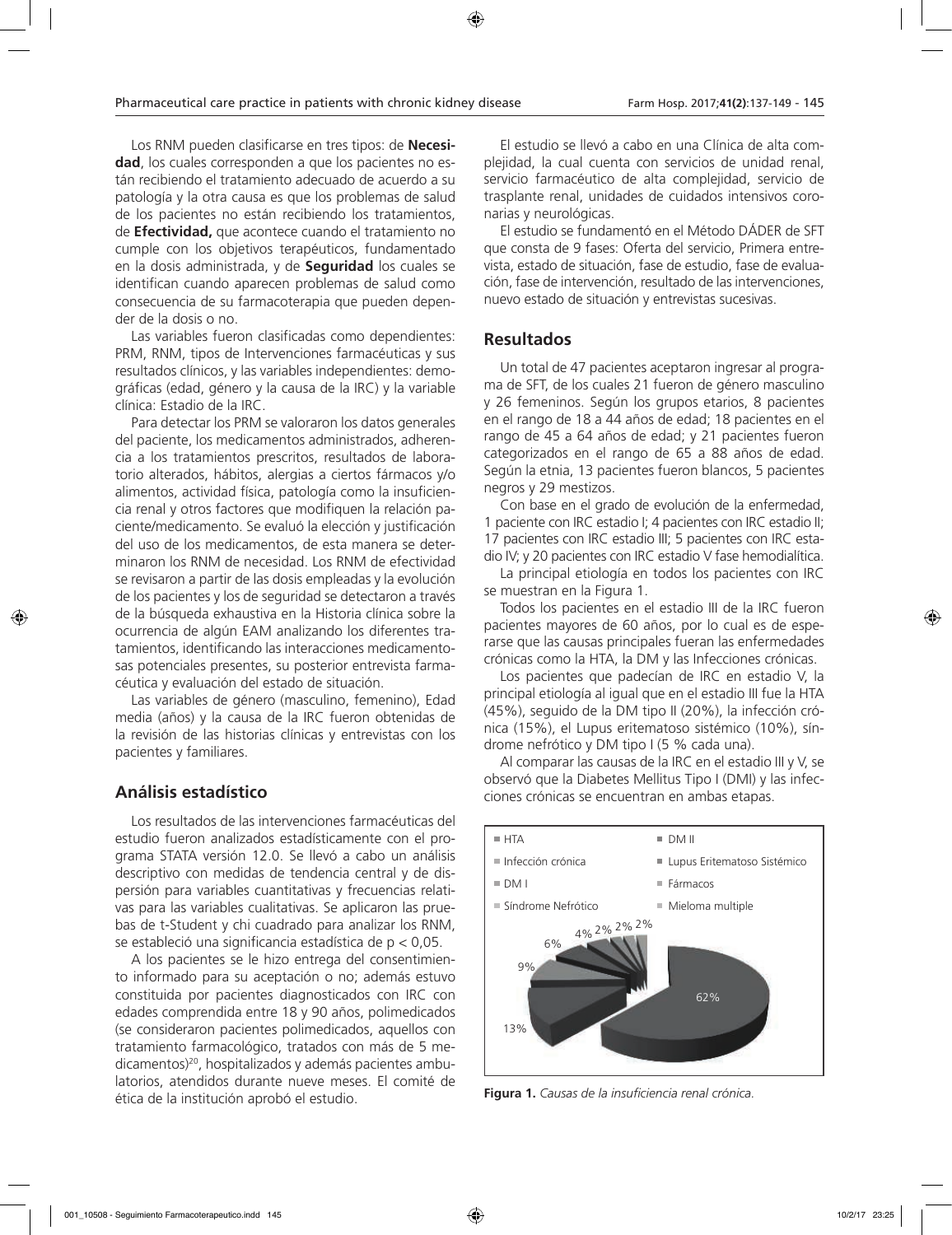Se prescribió un promedio de 7,32  $\pm$  3,74 medicamentos en los pacientes con IRC, que fueron agrupados según su código ATC.

La mayor prescripción se presentó en el grupo C Aparato cardiovascular con 172, lo que significa que los pacientes con IRC se les administran una mayor cantidad de medicamentos que actúan sobre este sistema fisiológico. Seguido por el grupo A Aparato digestivo con 115 prescripciones y el grupo B Sangre y órganos hematopoyéticos con 113 prescripciones, estos dos últimos grupos fueron los más empleados en todos los pacientes por ser de carácter profiláctico.

Se presentó un total de 7 RNM de necesidad, 23 de efectividad, y 21 de seguridad.

El análisis de los RNM indicó, que los pacientes con IRC que ingresaron al programa de SFT estaban en riesgo de presentar 1,09  $\pm$  1 RNM, siendo, la Moda de 1 caso por el número total de pacientes, el paciente que

**Tabla 1.** *Distribución de casos por cada tipo de PRM*

mayor número de RNM manifestó fue de 5, y el de menor fue de 0.

El subtipo de RNM de mayor prevalencia fue la Inseguridad no cuantitativa, con 21 casos, seguido de la Inefectividad cuantitativa con 14 RNM y en menor proporción se encontraron la Inefectividad no cuantitativa con 9 casos, Problema de salud no tratado con 5 casos, Problema por medicamento innecesario con 2, no se presentaron casos de Inseguridad cuantitativa.

Al igual que los RNM, también se manifestaron un total de 51 PRM, lo cual indica que por cada PRM presentado (causa) hay un RNM manifestado (Consecuencia). Ver tabla 1.

La tabla 2 nos muestra los tipos de IF realizadas en los pacientes con IRC.

El análisis de las Intervenciones Farmacéuticas realizadas y no aceptadas en cada tipo de RNM y los problemas de salud resueltos se muestra en la Figura 2 y 3.

| <b>14.</b> If Bisting a close the cases por cada tips as films |                                    |                                  |                                            |                                            |
|----------------------------------------------------------------|------------------------------------|----------------------------------|--------------------------------------------|--------------------------------------------|
| PROBLEMA RELACIONADO CON<br><b>MEDICAMENTO (PRM)</b>           | Frecuencia (fi)<br>$N^{\circ}$ PRM | Frecuencia<br>acumulada<br>(fai) | Frecuencia<br>relativa<br>porcentual (fri) | Frecuencia<br>relativa<br>acumulada (frai) |
| Administración errónea del medicamento                         | 3                                  | 3                                | 5,9%                                       | 5,9%                                       |
| Características personales                                     | 4                                  |                                  | 7,8%                                       | 13,7%                                      |
| Dosis, pauta y/o duración no adecuada                          | 10                                 | 17                               | 19.6%                                      | 33,3%                                      |
| Duplicidad                                                     |                                    | 18                               | 2%                                         | 35,3%                                      |
| Errores en la prescripción                                     |                                    | 20                               | 3,9%                                       | 39,2%                                      |
| Incumplimiento Interacciones                                   | 3                                  | 23                               | 5,9%                                       | 45.1%                                      |
| Probabilidad de efectos adversos                               | 21                                 | 44                               | 41.2%                                      | 86,3%                                      |
| Problemas de salud insuficientemente tratados                  | 5                                  | 49                               | 9,8%                                       | 96,1%                                      |
| <b>Otros</b>                                                   |                                    | 51                               | 3,9%                                       | 100%                                       |
|                                                                | 51                                 |                                  | 100%                                       |                                            |

| <b>Tabla 2.</b> <i>Tipos de if Tealizadas en los pacientes con i</i> nc |                                    |                                  |                                               |                                               |
|-------------------------------------------------------------------------|------------------------------------|----------------------------------|-----------------------------------------------|-----------------------------------------------|
| TIPO DE INTERVENCIÓN FARMACEUTICA (IF)                                  | Frecuencia (fi)<br>$N^{\circ}$ PRM | Frecuencia<br>acumulada<br>(fai) | Frecuencia<br>relativa<br>porcentual<br>(fri) | Frecuencia<br>relativa<br>acumulada<br>(frai) |
| Modificar la dosis                                                      | 12                                 | 12                               | 29,3%                                         | 29,3%                                         |
| Modificar la dosificación                                               |                                    | 13                               | 2,4%                                          | 31,7%                                         |
| Modificar la pauta                                                      |                                    | 14                               | 2,4%                                          | 34,1%                                         |
| Añadir un medicamento                                                   | 6                                  | 20                               | 14,6%                                         | 48,8%                                         |
| Retirar un medicamento                                                  | $\overline{4}$                     | 24                               | 9,7%                                          | 58,5%                                         |
| Sustituir un medicamento                                                | 6                                  | 30                               | 14,6%                                         | 73,2%                                         |
| Forma de uso y administración del medicamento                           | 4                                  | 34                               | 9,8%                                          | 82,9%                                         |
| Educar en medidas no farmacológicas                                     | 6                                  | 40                               | 14,6%                                         | 97,6%                                         |
| No está clara                                                           |                                    | 41                               | 2,4%                                          | 100%                                          |
| Σ                                                                       | 41                                 |                                  | 100%                                          |                                               |

**Tabla 2.** *Tipos de IF realizadas en los pacientes con IRC*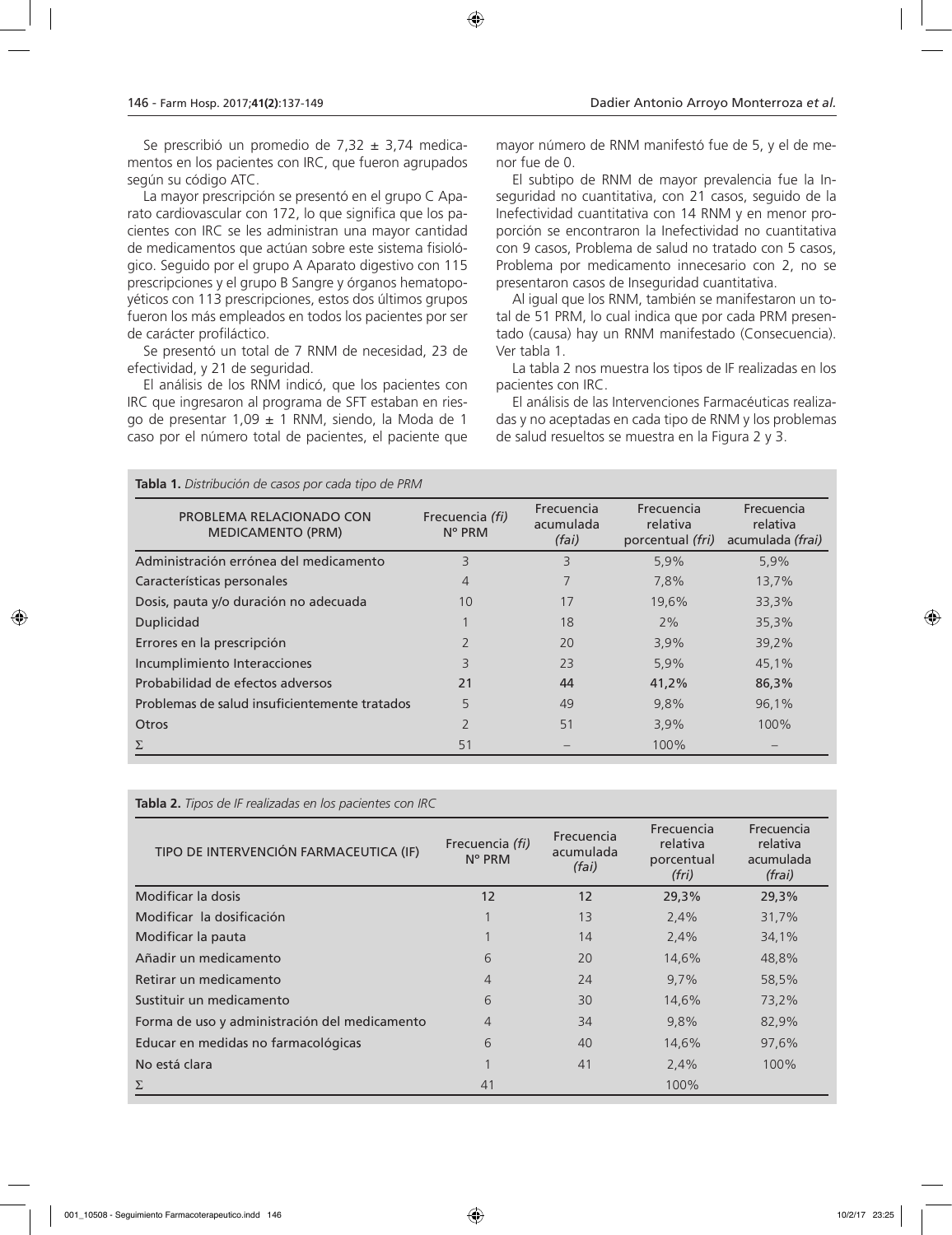

**Figura 2.** *Análisis de las Intervenciones Farmacéuticas realizadas en cada tipo de resultados negativos asociados a la medicación y los problemas de salud resueltos.*



**Figura 3.** *Análisis de las Intervenciones Farmacéuticas No Aceptadas en cada tipo de resultados negativos asociados a la medicación y los problemas de salud resueltos.*

Se realizaron un total de 12 reajustes de dosis, de los cuales fueron aceptados 10. El medicamento con el mayor número de reajustes de dosis fue el Cefepime con 3 casos, seguido

por la Ampicilina + Sulbactam, el Bisacodilo y la Metoclopramida con 2 casos cada uno, y medicamentos con un solo caso como el Clobazam, la Ceftriaxona y la Dexametasona.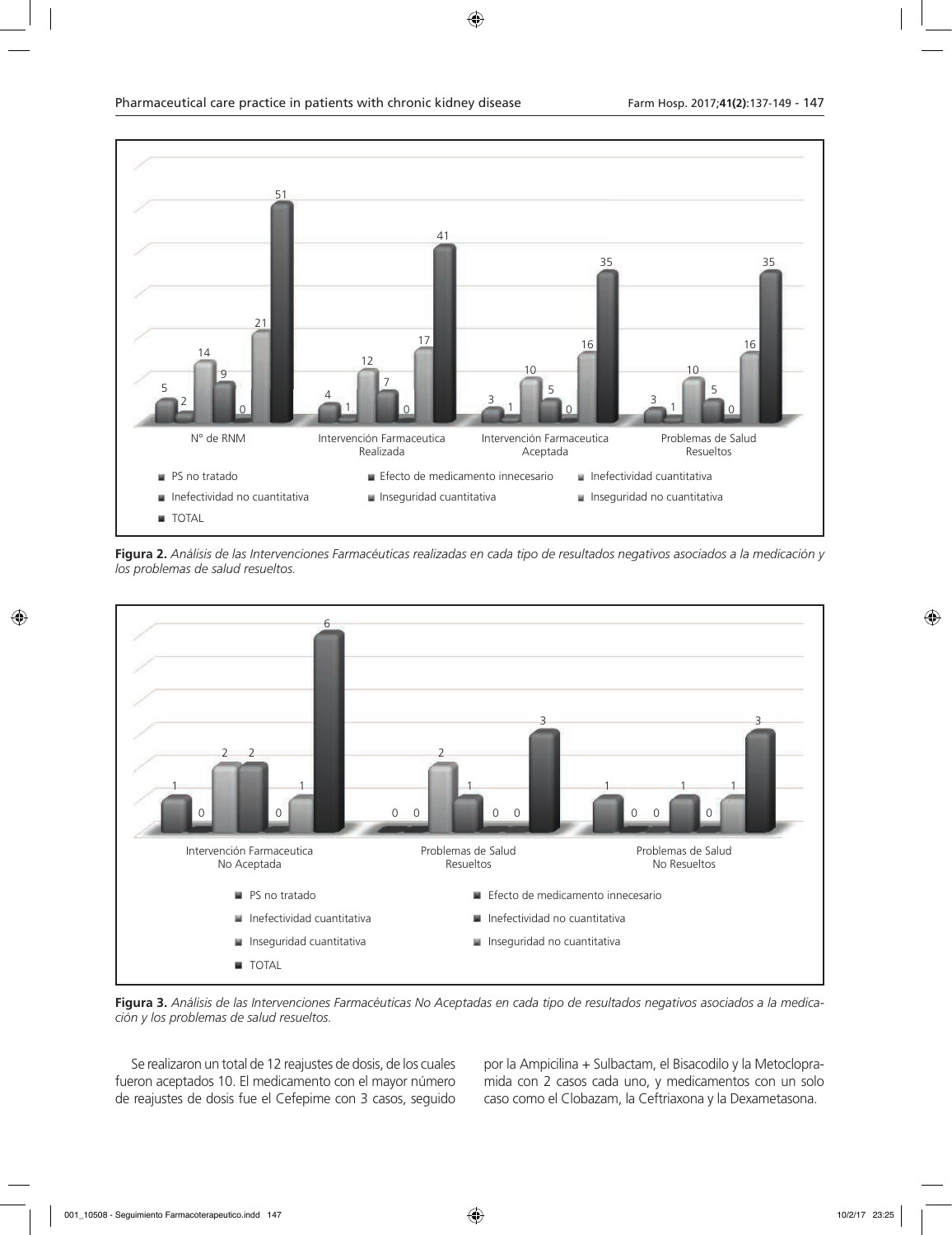#### **Discusión**

En los pacientes con IRC no se encontró diferencia significativa entre el género, es decir que los pacientes masculinos tienen el mismo riesgo de desarrollarla la enfermedad que el femenino; pero la edad, sí es un factor que aumente el riesgo de desarrollar, en concordancia con el autor Salvador González B. et al<sup>21</sup>. El cual analizó la prevalencia de los estadios de la Enfermedad Renal Crónica (ERC) en 40 centros de atención primaria del área metropolitana de Barcelona donde la prevalencia de ERC es mayor al aumentar la edad.

Por otro lado la HTA y la DM son los factores de riesgo más importantes que contribuyen al deterioro en la función renal, siendo el riñón uno de los órganos diana de estas patologías, y que a su vez en conjunto aumentan el riesgo cardiovascular.22, 23

Como el mayor número de prescripciones se presentaron en el grupo C Aparato cardiovascular, por tanto se debe ejercer un mayor control para la IRC; el tratamiento es conservador, por controlar los factores de riesgo, además de tratar y prevenir sus causas reversibles. Seguido del grupo A Aparato digestivo y el B Sangre y órganos hematopoyéticos, debido a que se debe tener prevención y tratamiento en las alteraciones metabólicas como malnutrición, anemia, entre otras.24-26

Los RNM de necesidad mostraron que no todos los problemas de salud en estos pacientes se están tratando, es decir solo su enfermedad de base es controlada y los problemas a raíz de esta se están pasando por alto.

Los RNM de efectividad fueron los que mayor porcentaje presentaron; a pesar de estar siendo tratados los pacientes con la medicación para su enfermedad de base, aún no se encontraba controlada lo cual desencadenaba mayor probabilidad de presentar otros RNM y mayor riesgo para su salud. Además en nuestro caso la inefectividad fue de tipo cuantitativa la de mayor reporte, esto se presentó más porque no se modificaba la dosis del tratamiento, aun cuando la ventana terapéutica de los fármacos se lo permitía.

Los pacientes con IRC tienen mayor riesgo de presentar eventos indeseados como las RAMs, debido a que la patología puede alterar la cinética de los fármacos<sup>27</sup>, la seguridad fue el RNM con mayor número de reportes, presentándose para la inseguridad no cuantitativa, lo que se traduce como que la dosis en este caso no fue un factor para el desarrollo de esta RNM.

Los PRM mostraron la razón de todos estos RNM presentados, la probabilidad de efectos adversos y las dosis fueron el eje principal debido a que estos condujeron a un mayor aumento en los RNM, aumentando el riesgo de mortalidad en estos pacientes, para lo cual hay que hacer énfasis en estos puntos al momento de tratar sus patologías de base; con la Farmacovigilancia se ayudaría a prevenir estos dos tipos de PRM, no sólo por su identificación también por ayudar en su resolución; por

otra parte las interacciones y la administración errónea del medicamento son problemas que se presentaron pero que se pueden evitar con la educación continua, a diferencia de las características personales que ya son factores individuales pero que se les puede mencionar al paciente para tenerlos en cuenta en un futuro y prevenir otros RNM.

Como la probabilidad de efectos adversos fue la principal razón para la manifestación de los RNM, a diferencia del estudio de Alviz et al. en el que se realizó Seguimiento Farmacoterapéutico durante la hospitalización a pacientes trasplantados en la fundación clínica Valle del Lili (Cali – Colombia) con un total de 49 pacientes, detectándose 14 PRM de los cuales, el 77,8% corresponden a inefectividad del tratamiento farmacológico.28

Todos estos problemas fueron detectados y resueltos, las intervenciones farmacéuticas se realizaron de manera oral y escrita, con el objeto de contribuir a mejorar la calidad de vida del paciente, y de esta manera prevenir su aparición, así como lo descrito en el estudio de Chemello C. el cual realizó un estudio sobre el seguimiento Farmacoterapéutico en paciente con insuficiencia renal crónica, donde se detectaron 29 PRM previos a la intervención del farmacéutico en 21 pacientes, entre estos, 18 pacientes habían presentado un PRM y 3 pacientes, dos o más de dos PRM. Tras la intervención, el número de PRM se redujo a 9 en un total de 8 pacientes, lo que significa que 22 pacientes no volvieron a presentar PRM, el 68,9% de los PRM iniciales fueron resueltos<sup>29</sup>.

Lo que muestra la labor del Químico Farmacéutico es importante como cualquier otro profesional de la salud, pues no solo se encarga del correcto almacenamiento y preparación de los medicamentos, sino a contribuir a que estos cumplan los objetivos planteados con el menor riesgo posible, así como lo describieron Ohnishi et al. "estudio sobre la importancia del Farmacéutico sobre los niveles séricos de hemoglobina en pacientes con anemia renal". Los farmacéuticos formularon recomendaciones a los médicos, en particular sobre los cambios en la dosis de eritropoyetina y la administración de preparaciones de hierro. El asesoramiento de los farmacéuticos redujo de manera significativa los niveles de hemoglobina en el grupo mayor (12 g/dL) y significativamente mayor en grupo menor (10 g/dL). Por otra parte, aumentó los niveles de hemoglobina en el grupo óptimo. Estos hallazgos sugieren que la participación activa de los farmacéuticos en el tratamiento de la anemia renal en pacientes en hemodiálisis tuvo un gran impacto terapéutico.<sup>30</sup>

Los reajustes de dosis se realizaron por no ser efectivos y seguros los tratamientos, a través de la intervención farmacéutica.

Una de las opciones para prevenir los RNM, es mediante la educación, el cual fue un punto clave para el desarrollo de este estudio, debido a que generaba más confianza entre los profesionales de la salud, los pacientes y el Químico Farmacéutico.